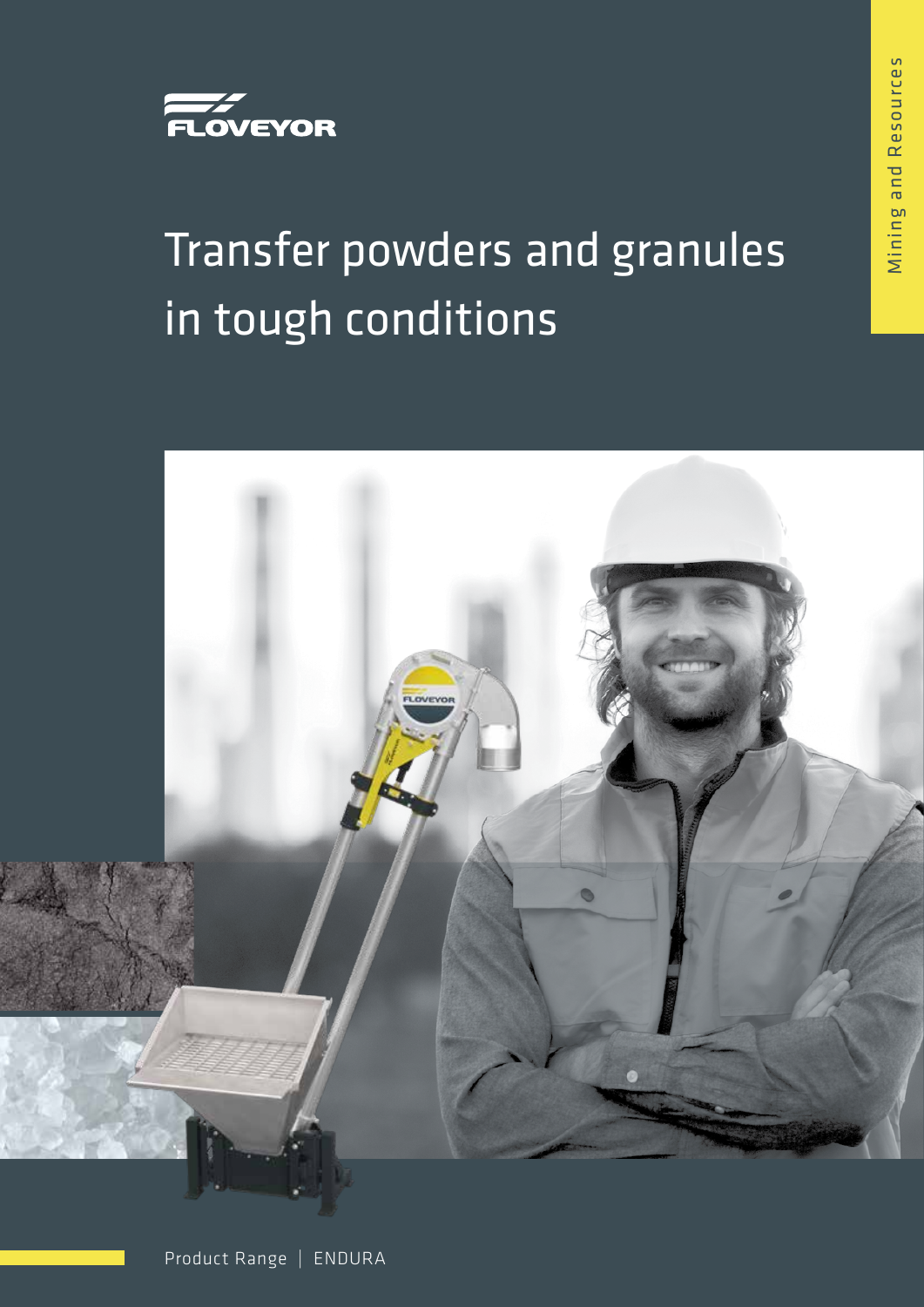# FloDisc® Technology

Floveyor's proprietary FloDisc technology uses centrifugal force to suspend raw materials in an air pocket in an enclosed tube and propel them to a collection point. This provides a rapid but gentle way to safely transfer materials for mining and resources applications.

"Only Floveyors with FloDisc technology convey powders and granules so efficiently and safely."

- Durable, reliable conveying machinery
- $\quad \blacksquare$  Requires minimal operational maintenance  $\quadblacksquare$  Conveys hazardous materials safely via
- Total batch transfers, with negligible residue
- Homogeneous transfer of blended products
- Operates at any angle without diminishing throughputs
- ATEX 2014/34/EU suited for potentially explosive applications



- High availability, even with heavy use
	- a fully enclosed system
- Fast, easy cleaning with dry- and wet-clean options available
- Fully enclosed and modular installations
- High throughput with a small footprint
- **Energy efficient conveying**
- Integrates easily with existing plant and equipment.

# Why choose an original Floveyor?

# Dust-free and contamination-free

#### Reliable conveying in tough conditions, extreme climates, and continual operations

Floveyor has been designing, engineering, and manufacturing conveyors and process line technology in Western Australia since 1958.

Original Floveyors are specially designed for the rapid, gentle transfer of powders, flakes, pellets, and granules for every type of mining and resources application.

#### Floveyor's engineering culture

Floveyor conveyors are engineered to the highest standards of availability and reliability.

Our focus is on keeping your plant operating at optimal efficiency with easy-clean machines that require minimal maintenance and very little downtime. Floveyors are designed for rapid but gentle conveying that can stand up to harsh environments and difficult materials.